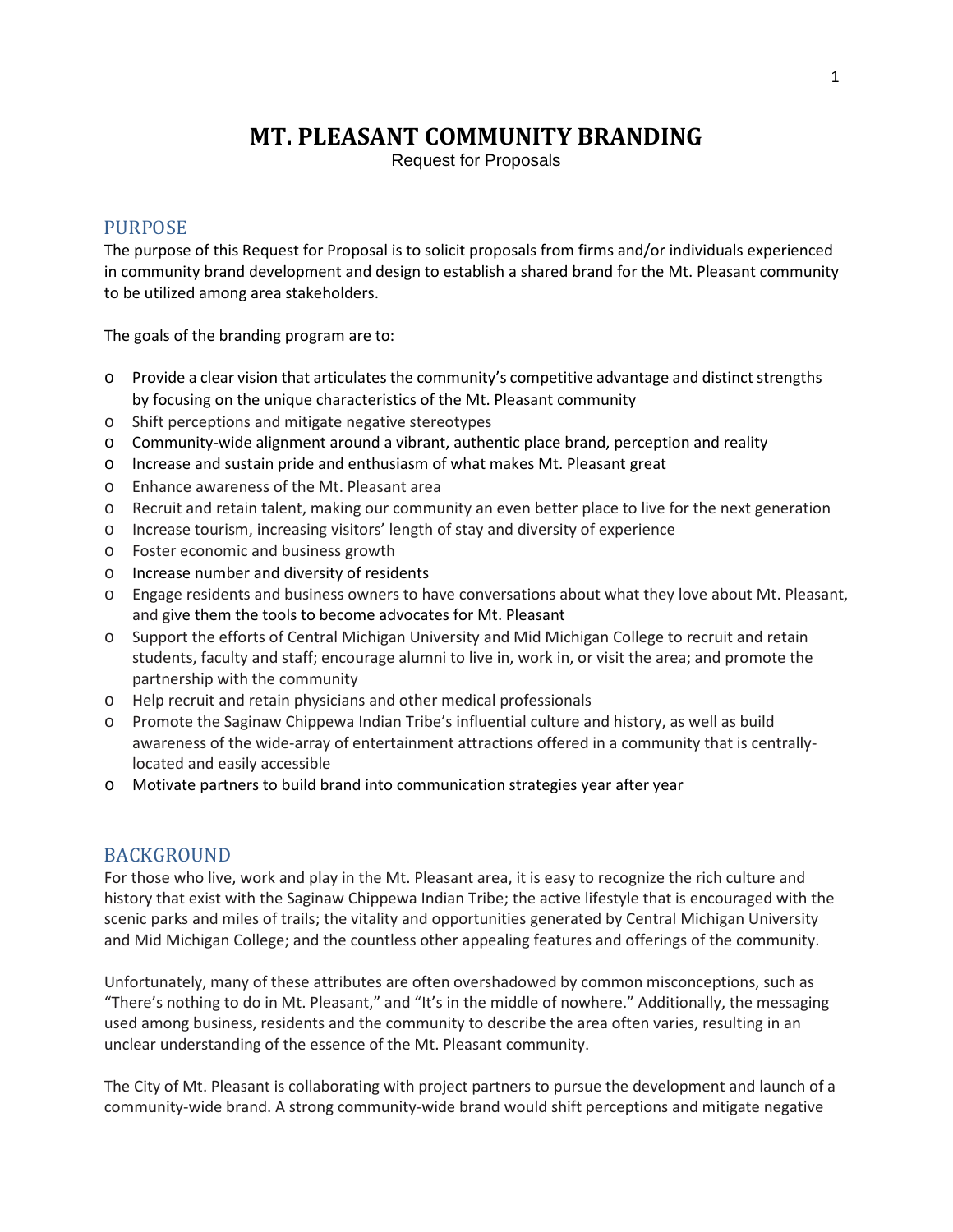stereotypes, while providing a consistent representation of the area, in order to make the Mt. Pleasant area more desirable to visit, call home or start a business.

Project Partners:

- o Central Michigan University
- o Central Michigan University Alumni Association
- o Charter Township of Union
- o City of Mt. Pleasant
- o Isabella County
- o McLaren Central Michigan Hospital
- o Michigan Economic Development Corporation
- o Mid Michigan College
- o Middle Michigan Development Corporation
- o Mt. Pleasant Area Convention & Visitor's Bureau (CVB)
- o Mt. Pleasant Area Chamber of Commerce
- o Saginaw Chippewa Indian Tribe

## PROJECT MANAGEMENT

It is anticipated the City of Mt. Pleasant will manage the RFP process, respond to applicant questions and formally award this contract for branding services.

Once the project is awarded, representatives from the City of Mt. Pleasant and the Mt. Pleasant CVB will serve as the primary contact for the selected firm, and will ensure performance of the scope of work.

## SUBMITTAL REQUIREMENTS AND SCOPE OF WORK

The brand identity for the Mt. Pleasant community should convey the area's assets and unique qualities in a way that is authentic, succinct and memorable. It will describe who we are, what we are for, what we do and why we do it.

The following should be submitted with all proposals:

#### **A. A formal cover letter including:**

Firm Profile. Proposals should provide a complete and concise description of the firm's ability to meet the requirements of this RFP. The profile should also include a short bio of key staff members who will work on this project and the firm's website and social media sites.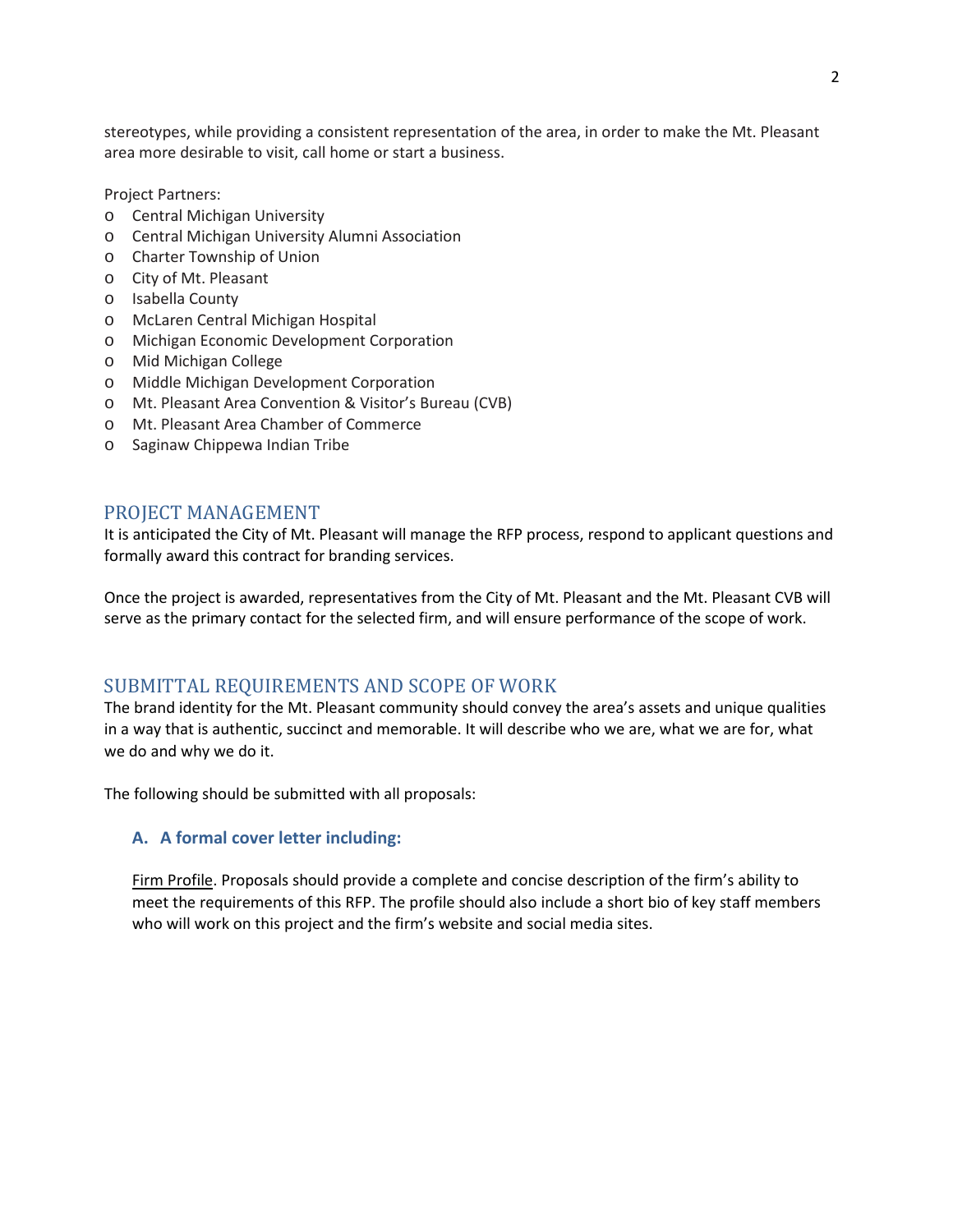Proposed Budget. Include a summary of costs and fees based on the three steps and deliverables noted Section (B) below. Please provide a budget for each individual task as an independent project and an aggregate budget for the entire project. All overhead costs (including travel and vehicle mileage) should be included in the basic fee. Any optional services recommended by the consultant may be included but should be priced separately.

The Mt. Pleasant community branding project partners anticipate that the development of a community brand **should not exceed \$35,000**, excluding the cost of creating collateral materials, media placement and other expenses that will be incurred in implementing the brand.

Project Schedule. Include a proposed schedule for the product delivery broken down by each of the three steps noted in Section (B) below.

Minimum qualifications. The selected firm must have experience formulating new brands based on research-driven methodology combined with informational insights provided by stakeholders through a public engagement process. Experience working with municipalities, government clients or destination marketing organizations is preferred.

References. Include three (3) references and at least two (2) summary samples of completed projects.

#### **B. A detailed proposal encompassing the following three (3) steps and deliverables:**

#### **1. RESEARCH AND ANALYSIS**

The first step is research. This is a crucial step in a branding campaign as its purpose is to understand the community's internal and external stakeholders' views of the Mt. Pleasant area. What makes the Mt. Pleasant community different from neighboring towns? Why do residents choose to make it their home? Why do people choose to visit? Who are we as a community? How are we viewed by visitors? Involving stakeholders to answer these questions is key in identifying the essence of the Mt. Pleasant community and lays the foundation on which to build the brand.

During this step, there must be extensive engagement of stakeholder groups representative of the entire community, including (but not limited to):

- o City/Township/County leaders
- o City/Township/County commissions and boards
- o City/Township/County residents
- o Educational Institutions:
	- Central Michigan University students, alumni, faculty, staff and leaders
	- Mid Michigan College students, faculty, staff and leaders
	- Local K-12 Schools students/families, faculty, staff and leaders
- o Local Parks & Recreation staff, volunteers and program participants
- o Local business owners, including those in downtown Mt. Pleasant
- o Saginaw Chippewa Indian Tribe leaders and members
- o Soaring Eagle Casino & Resort
- o Mt. Pleasant Area Chamber of Commerce
- o Mt. Pleasant Area Community Foundation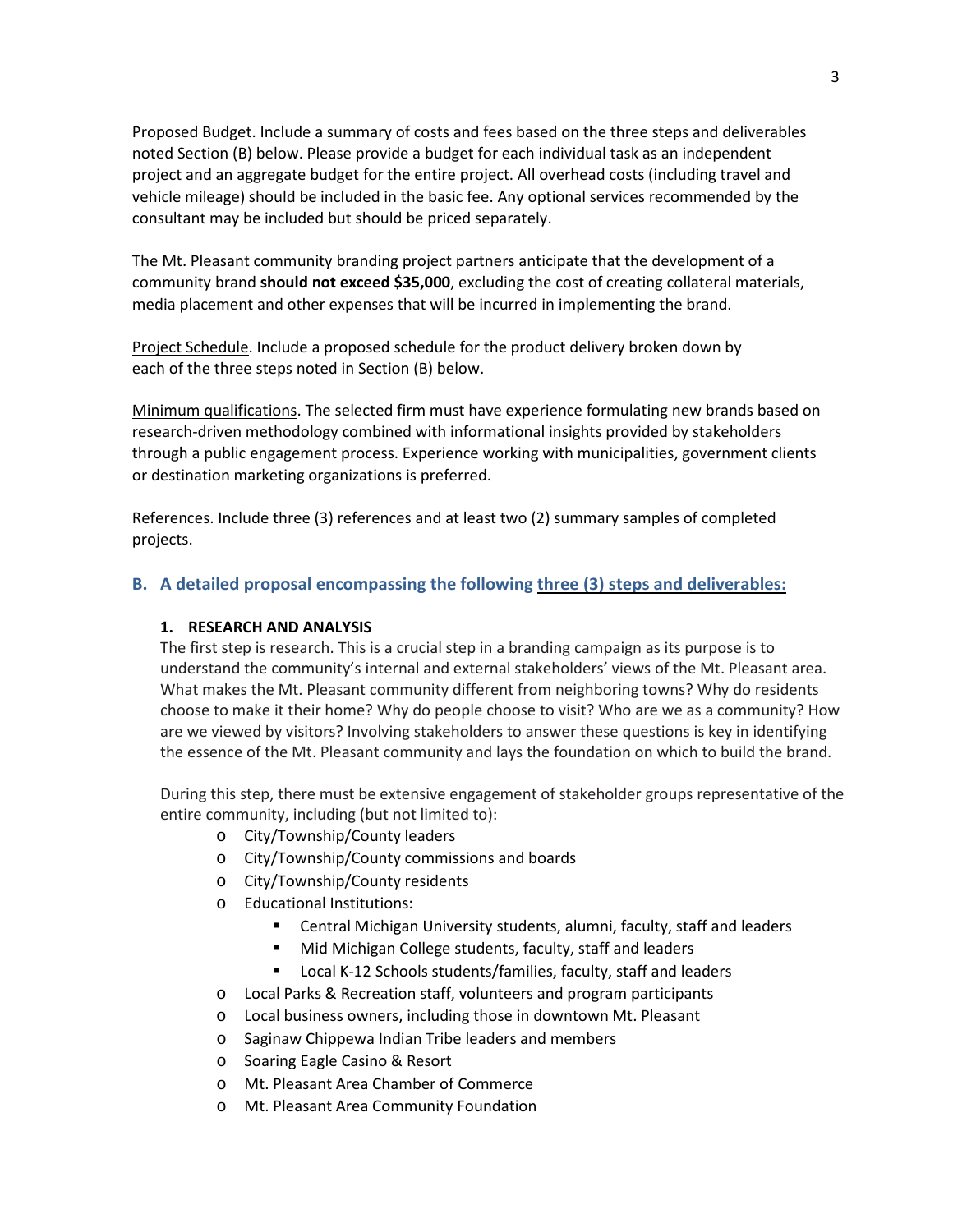- o United Way of Gratiot and Isabella Counties
- o McLaren Central Michigan
- o MidMichigan Health
- o Mt. Pleasant Area Convention and Visitors Bureau
- o Middle Michigan Development Corporation leaders
- o Representatives of Restaurants/Attractions/Golf Courses/Events
- o Visitors

The selected firm will use a variety of outreach methods to conduct this research, including focus groups, town hall meetings, social media, paper surveys/feedback, and other methodologies as appropriate. After the research is collected, the data will be analyzed and the findings will be presented to the branding project partners.

#### **Deliverables:**

- Complete research results
- Summary of research results

#### 2. **BRAND MESSAGE AND CREATIVE DEVELOPMENT**

Based on the findings of the research, the branding company/firm will help the project partners determine what the Mt. Pleasant community's brand represents today and what it should represent in the future.

The selected firm will create the messaging, the expression of the brand, and visual elements that will effectively communicate the Mt. Pleasant community's identity to target audiences. Messaging should connect to the hearts and minds of the audiences and be believable, relevant and simple. Consistency with the allowance for flexibility is also necessary so the messaging can be used by all project partners.

With the research and messages defined, the branding company/firm will create an updated visual identity for the community. This includes a logo concept, tagline and guide outlining the proper use of the new visuals. The project partners will work closely with the company/firm to review, revise and finalize the visual identity. Project partners could use the visual identity within the guidelines established for their respective organizations.

#### **Deliverables:**

- A logo concept, tagline and brand themes that reflect the essence of the Mt. Pleasant community
- Brand standards and guidelines outlining the proper use of the brand messaging and visuals
- Key messages and words that are easy to implement and universally adoptable among stakeholders and target audiences
- Vector-based graphics of the selected logo concept and taglines that can be used across various applications and platforms
- A comprehensive community "Points of Pride"
- Guided development of a brand champion team to gather feedback and generate enthusiasm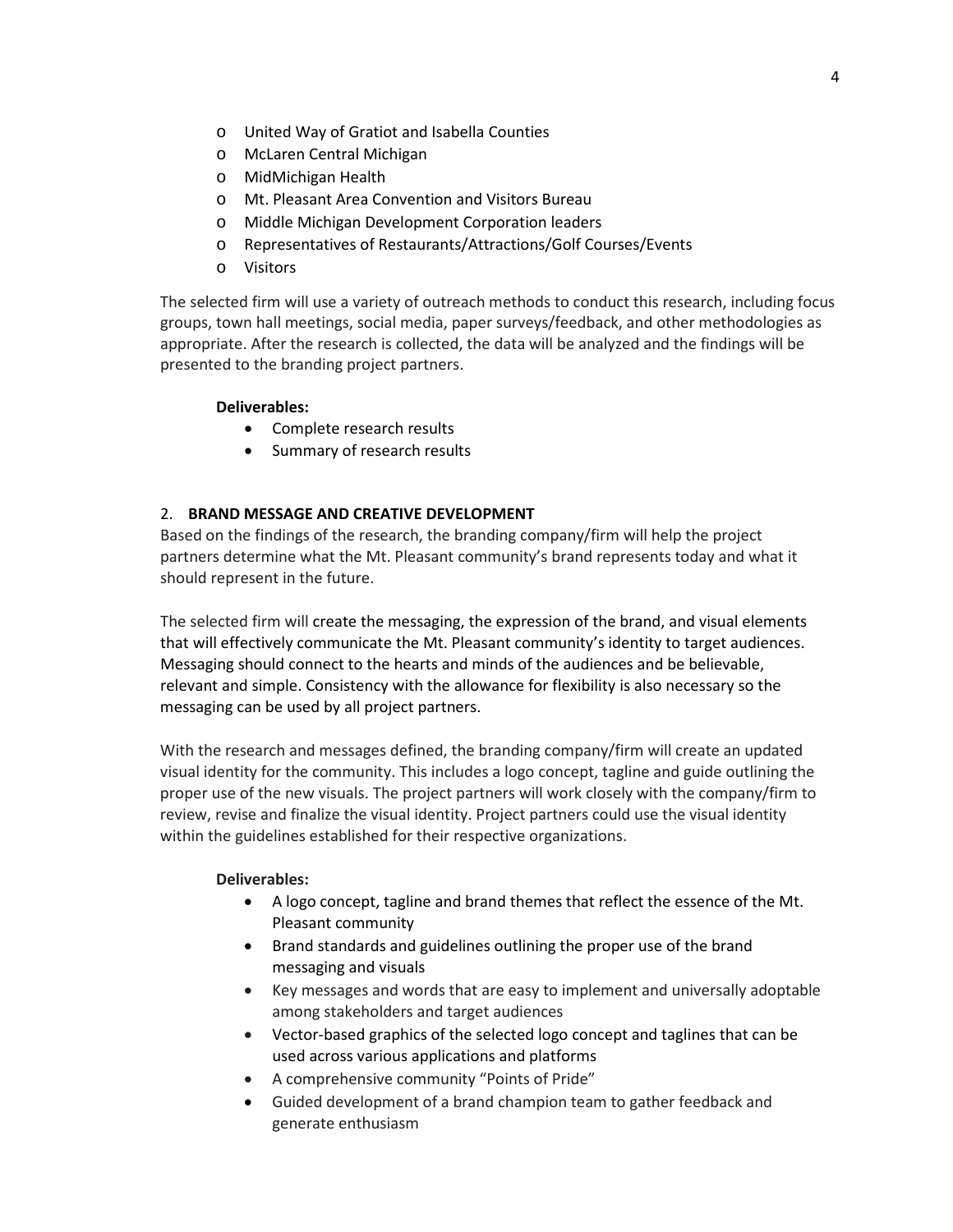- Recommended templates for common needs such as municipal signage, brochures, web page layout, PowerPoint, report covers, etc.
- 3. **STRATEGIC BRAND IMPLEMENTATION AND COMMUNITY ENGAGEMENT.** This task will define the activities designed to effectively launch the community's new brand identity, as well as identify ongoing strategies for communicating, maintaining and enhancing the brand's value over time. These strategies should:
	- o Prioritize both short- and long-term strategies and tactics, including a timeline
	- o Employ a variety of communication tools and platforms
	- o Engage all stakeholder groups (as listed in Step 1)
	- o Enable target audiences to connect and interact with the community brand
	- o Provide opportunities for key stakeholders to become community brand advocates

To ensure effective implementation, the brand strategy should recommend methods for tracking results and measuring success with target audiences.

#### **Deliverables**:

- Brand launch strategy and campaign tactics
- Concrete, measureable key performance indicators
- A recommended long-term maintenance plan for brand project partners to make certain the messaging remains strong and coherent, and the community continues to adopt the brand

#### **Additional Project Deliverables:**

• Meetings: The consultant will be responsible for meeting with branding project partners on a regular basis. The number and frequency of the meetings will be determined in consultation with all parties before the project begins. The purpose of the meetings will be to establish objectives, discuss alternatives, provide direction and review progress.

## PROJECT SCHEDULE

It is anticipated that the contract for consulting services will be awarded in April 2018. The City expects a formal launch of the brand within 6-8 months of the execution of that contract.

The consultant should provide a schedule that identifies the timing of major tasks, beginning with the contract award and ending with the formal brand launch and recommended timing of suggested long-term maintenance tactics.

- RFP Issued: Friday, Feb. 16, 2018
- Proposals Due: Tuesday, March 13, 2018 at 1:30 p.m.
- Firm Interviews (if necessary): Schedule to be determined
- Firm Selected: April 2018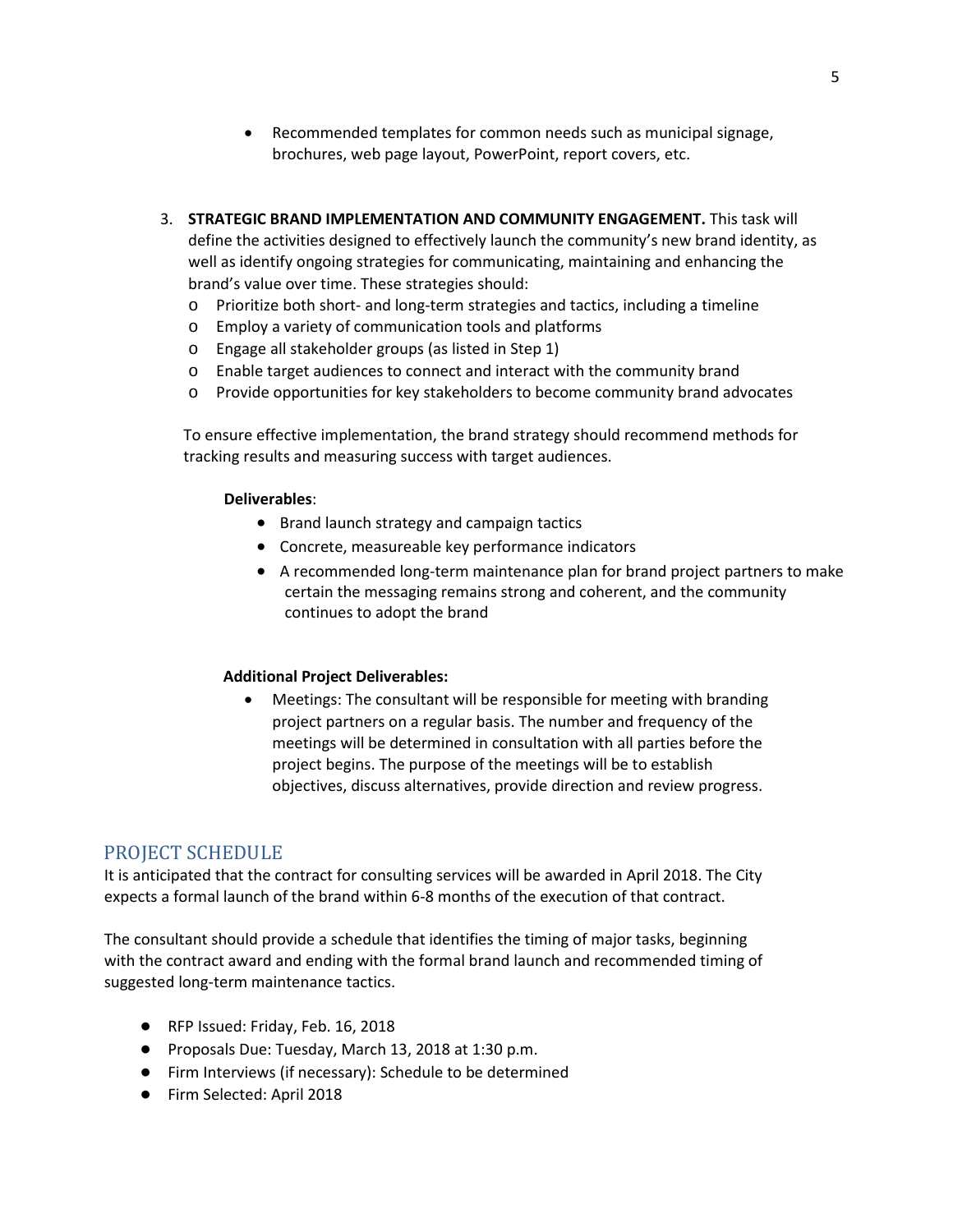# EVALUATION OF SUBMITTALS:

The City and its project partners will evaluate all submittals to determine which consultants have the experience and qualifications that are most suited for this project. The project partners may request personal interviews with the highest-ranked consultants or may request one or more prospective consultants to submit detailed proposals, which may include the following:

- 1. Detailed description of the methodology being proposed.
- 2. Work program detailing:
	- a. Tasks to be performed.
	- b. When each will be completed (timeline).
	- c. Schedule of work products.
- 3. Methods the consultant proposes to use to manage the project and communicate with the project partners and the public as to project progress, reviews, and conduct of public meetings.
- 4. Hourly rates (inclusive of overhead and profit) for personnel or personnel categories.
- 5. Data expected to be provided by the project partners.

## SUBMITTAL INSTRUCTIONS

To be considered, ten (10) copies of the completed submittal must be submitted in a sealed envelope, clearly marked: REQUEST FOR PROPOSAL – MT. PLEASANT COMMUNITY BRAND and received by 1:30 p.m. on Tuesday, March 13, 2018 by mail or hand delivery to:

City Clerk's Office City of Mt. Pleasant 320 W. Broadway Mt. Pleasant, MI 48858

Submittals arriving after the date and time will remain unopened and will be disqualified.

Any submittal may be withdrawn by giving written notice to the City Clerk before the stated opening time.

Questions regarding the proposal may be directed by email to:

Molli Ferency Public Relations Coordinator City of Mt. Pleasant [mferency@mt-pleasant.org](mailto:mferency@mt-pleasant.org)

Questions must be received by March 11, 2018.